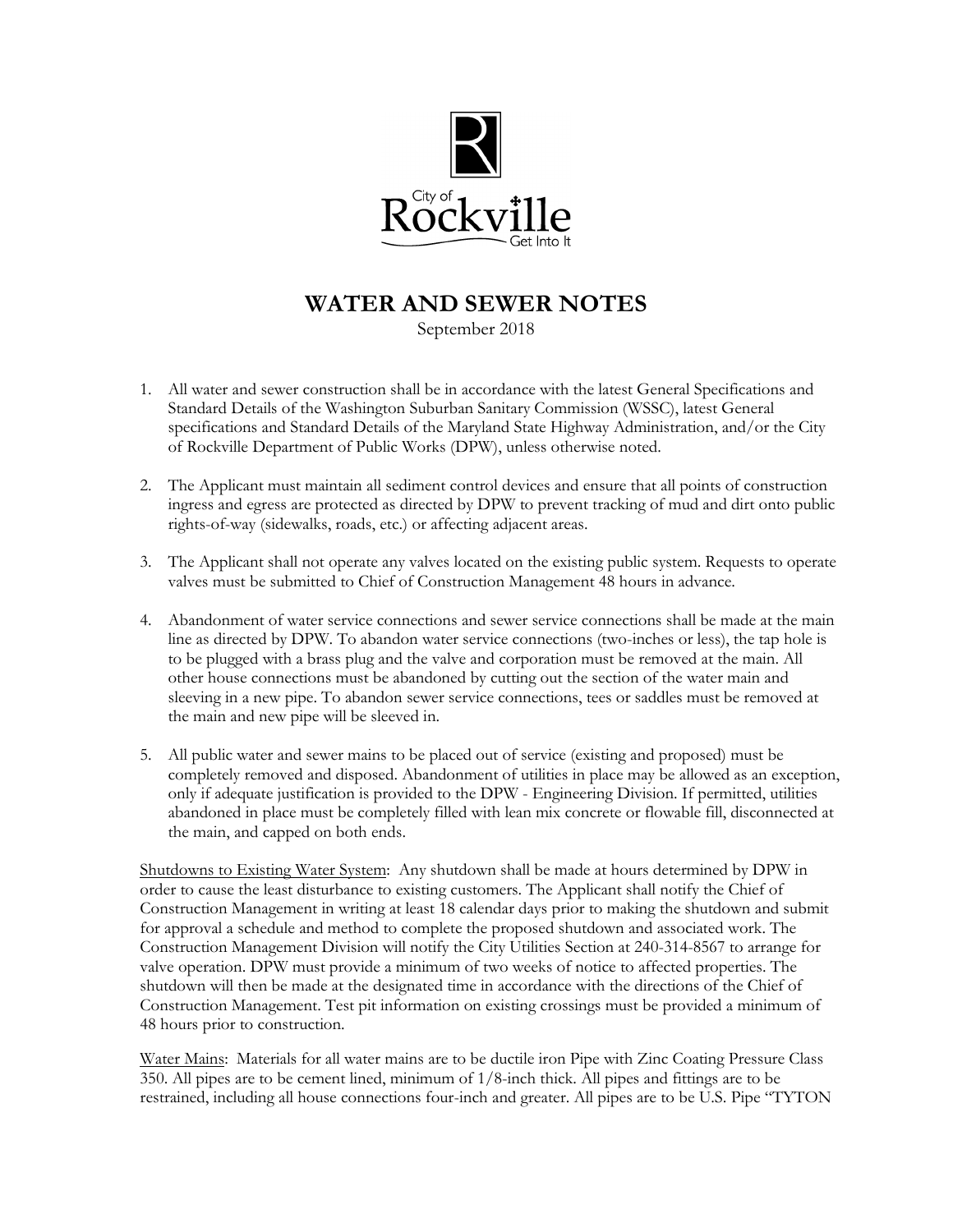JOINT" or an approved equal. Water pipe shall be installed in accordance with WSSC Standard Details and Standard Specifications, Section 02510.

Valves: Valves shall conform to the latest AWWA Specifications and shall be a clockwise turn to close, mechanical joint. All valves shall be resilient seat gate valves. Valve box shall be two-piece sliding type adjustable and heavy duty domestic (Bingham & Taylor or approved equal). The covers shall say 'WATER' only. Any valve cover/lid with the text 'WSSC' will be rejected. Valves boxes for up to 36-inches in height shall weigh at least 75 pounds and valve lids shall weigh at least 14.5 pounds. Skirt size shall be two and a half inches

Fire Hydrants and Fire Hydrant Connections: The Applicant must test pit all fire hydrant leads and valves before removing or replacing a hydrant to confirm existence or condition of strapping.

Fire hydrants shall be set two-feet behind the face of curb unless otherwise indicated on the drawing. Each hydrant shall be set exactly plumb, at the grade provided, and shall be jointed to the fire hydrant connection at the foot of the barrel. Care shall be taken to place the steamer outlet normal to the street line and any hydrants placed askew shall be reset as required by the City.

Fire hydrants shall be firmly set in a bed of screened gravel, which shall extend one-foot below the bottom of the hydrant and be filled in and around it. The hydrant shall be firmly braced at the back, opposite the inlet pipe. The total amount of gravel used shall be at least 1/3 of a cubic yard. Fire hydrants shall not be blocked.

Fire hydrant connections of six-inch cement lined ductile iron pipe shall be laid at the points shown on the drawings and shall be extended either to fire hydrants to which they shall be connected or to such points as shall be designated. Fire hydrant connections shall be laid in all particulars in a similar manner to the water mains themselves.

Fire hydrants shall be Mueller or approved equal Traffic Model Types, which consists of break-away bolts, standpipe, and couplings. All fire hydrants shall be restrained to the water main using Mega-lugs or approved equal. Hydrants shall be factory painted with two coats of rust-preventive paint. All hydrants barrels shall be painted Safety Yellow. The bonnet and three nozzles shall be color coded as per the National Fire Protection Association (NFPA) standards. The colors are based upon the hydrant's available fire flow and as determined by the Public Works Engineering Division:

| <b>FLOW</b>       | <b>RUSTOLEUM ITEM #</b> | <b>COLOR</b>  |
|-------------------|-------------------------|---------------|
| $< 500$ gpm       | K7764402                | Safety Red    |
| $500 - 1,000$ gpm | 3455402                 | Safety Orange |
| 1,000-1,500 gpm   | 3433402                 | Safety Green  |
| $>1,500$ gpm      | K7725402                | Safety Blue   |
| All barrels       | 245479                  | Safety Yellow |

Fire hydrants shall be as listed in WSSC General Conditions/Standard Specifications, Section 02510.

Fire hydrants shall have 5-l/4-inch, three-way (two hose nozzles and one pumper nozzle), six-inch diameter mechanical joint inlet connection clockwise turn close, National Standard operating nut.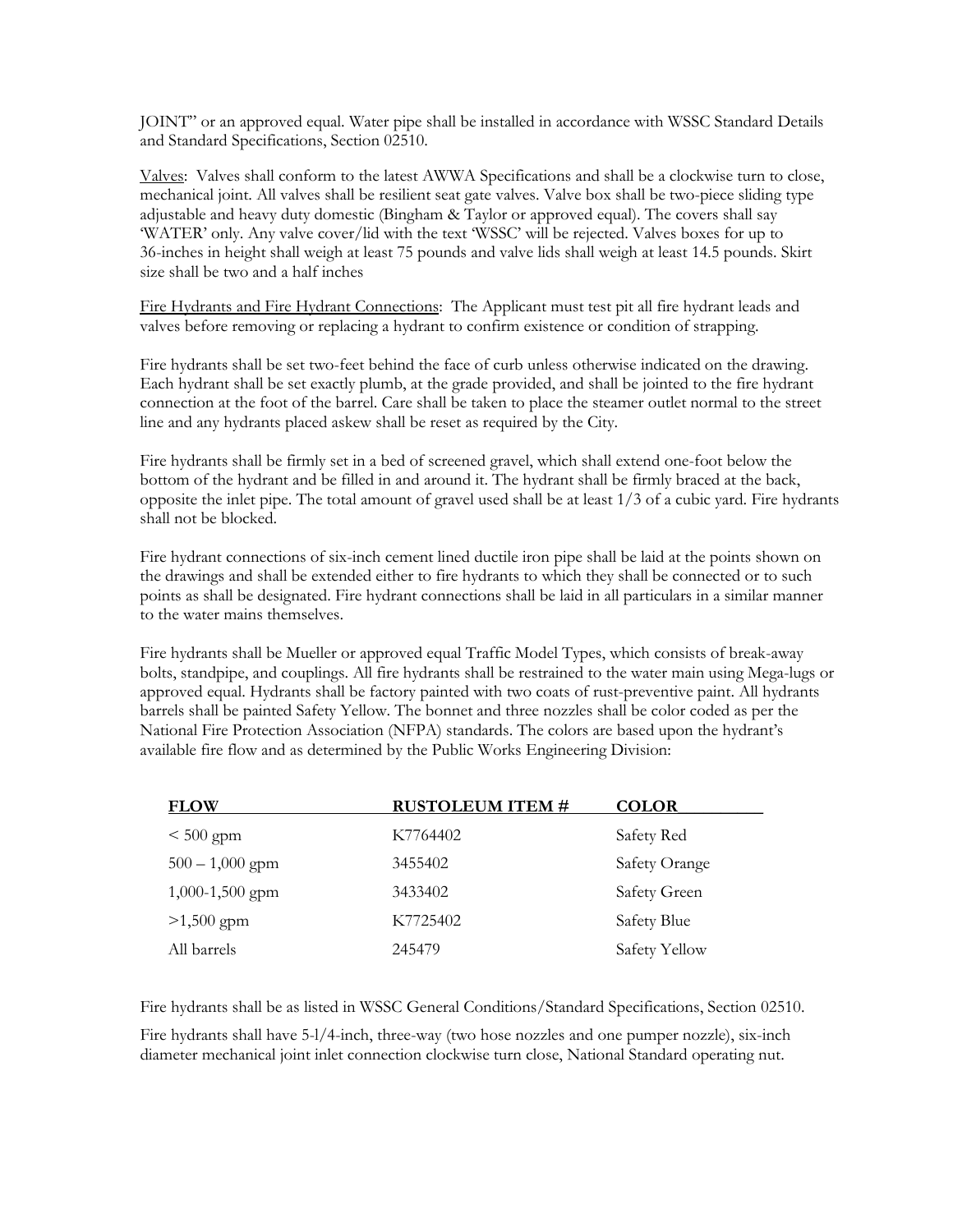Polyethylene Encasement: All ductile iron pipe, fittings, and appurtenances shall be V-Bio enhanced polyethylene encased in accordance with AWWA C 105 method 'A' and WSSC specifications; section 02510. After the pipe has been assembled in trench, Applicant shall carefully inspect polyethylene encasement for damage and repair in accordance with AWWA C 105 and manufacturer's recommendations.

Storage: The Applicant shall store pipe and materials on site, so as not to damage the materials, and shall maintain such storage areas in a hazard free and safe condition at all times.

Lubricants: Lubricants shall be potable hydrogenated vegetable oil that is insoluble in cold water and does not impart taste or odor. The lubricant shall not contain detergents, soaps or organic solvent either aliphatic or aromatic and shall be certified as nontoxic to humans or animals. The lubricant shall be of a semi-paste consistency, which will readily stick to the inside of the bell of the pipe when applied by hand. It shall remain in a usable state through the temperature in which water pipe is normally installed.

Water Service Connections: Water service connections shall be l-inch or two-inch Copper, Type "K," or four-inch, six-inch, or eight-inch ductile iron pipe Pressure Class 350 as determined by the Inspection Services Division for service flow demand and fire protection requirements. Any Copper connection between main and meter shall be one continuous length. All connections must be tapped, saddles are not allowed. No taps shall be allowed in the last five-feet of a dead-end main.

- Applicants must have a WSSC tapping license.
- Compression fittings are not allowed in the City of Rockville.

Corporation stops: Corporation stops shall be as per ASI/AWWA C800 with working and test pressures as per WSSC Specifications. The corporations shall be bronze (ASTM B62).

Tap, sleeve and valve (T, S & V) assemblies: All T, S, and V assemblies are to be hydro-tested and witnessed by DPW at the time of installation.

Cover: All water mains shall be installed with minimum three and a half feet of cover below finished grade or three-feet of cover below finished subgrade.

Blocking for Existing Mains: Block all existing fittings with concrete per plans and Standard WSSC Specifications and Standard Details. Mechanical joint fittings, bolts, etc. must be protected from concrete.

Water Main Tests: The Applicant shall accomplish low (six hour) and high pressure (two hour) tests in accordance with WSSC Standards and Specifications. Prior to connection connecting new water mains or on-site water systems to the existing public system, the Applicant will conduct a 24-hour bacterial test. Passing test results must be provided from a lab certified by the Maryland Department of the Environment and shall be in accordance with the Standard Methods for Examination of Water and Wastewater.

- The Applicant must not use existing or new water mains or appurtenances for temporary restraint or support during pressure tests.
- Back flow prevention is required when testing a new main as per WSSC specifications.

Water Meters: Water meters shall be located one-foot behind the property line in a grass area. Water meters shall not be located in private driveways or aprons. Yoke angle valves should be compatible with Ford 500 series meter yokes.